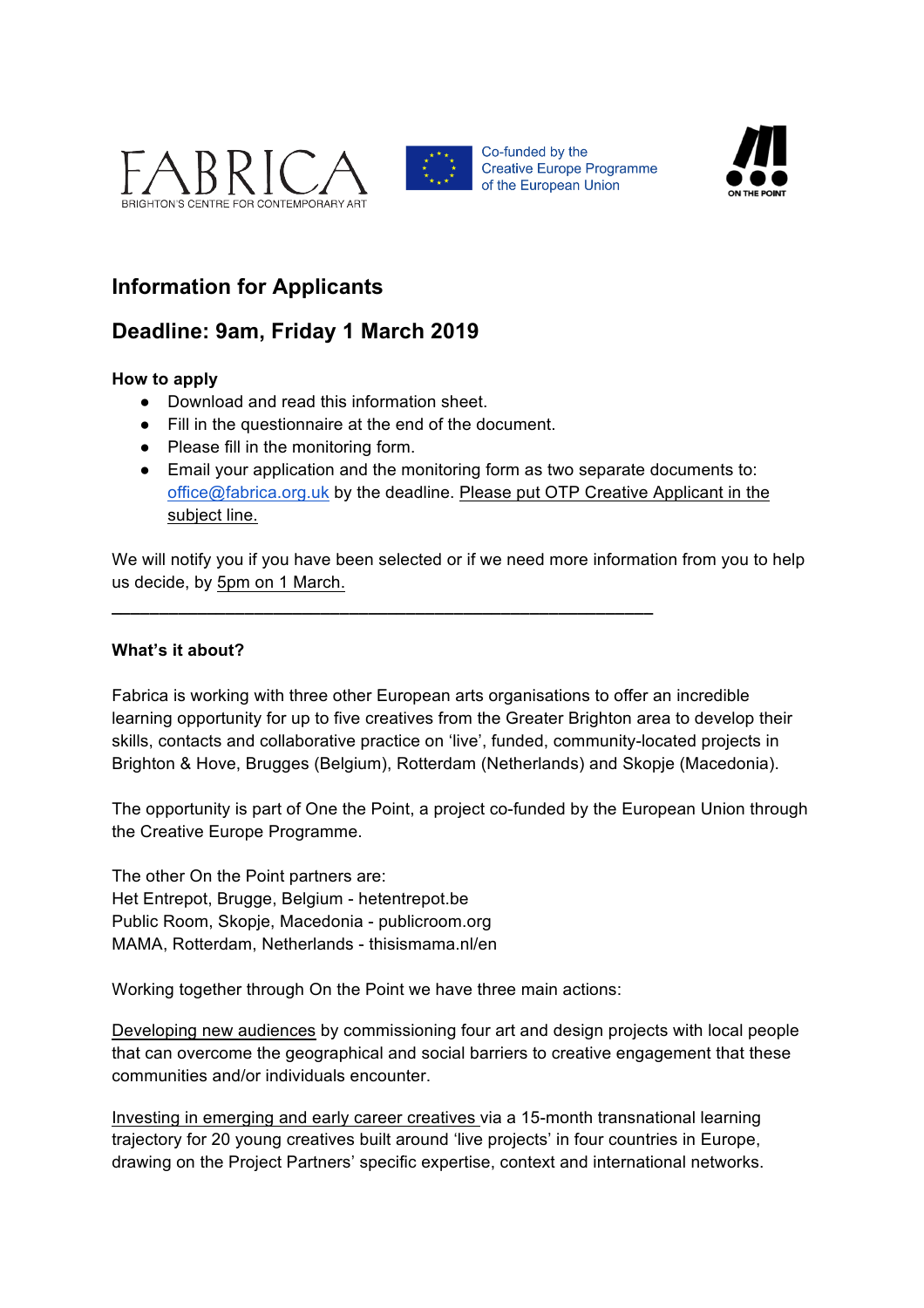Communicating, contextualizing and critiquing the project activities with a wider network of professionals at appropriately themed regional and international conferences.

We are doing this by using social design approaches that will build more diverse audiences and non-participating audiences, and that will improve and deepen our relationships with them. This means:

- providing new kinds of creative engagement for non-arts participating local residents (families, businesses, community groups) via 2 temporary locality-specific creative works in 2 community settings (Het Gemaal/Afrikaanderwijkcoöperatie in Rotterdam and Mouslecoomb/Bevendean in Brighton & Hove). Each of these works will be coproduced by residents, experienced artists, and a group of young creatives (supported by mentors, coaches and staff from either MAMA or Fabrica).
- providing new kinds of creative engagement for socially marginalised people (ie young people with learning disabilities) in Skopje, via the creation of an urban garden on the site of a disused building next to Public Room cultural centre. The garden will be an aesthetic, social and work-based endeavour created around the needs and interests of this much neglected audience. Het Entrepot will co-produce a co-working space at a designated space at its site, specifically for young creative people who are not currently catered for in Brugge's cultural offer. Each of these works will be permanent.

As Project Partners we already know that these kinds of actions produce relevant and long lasting relationships with audiences, especially where the works are permanent. Where the works are temporary (ie MAMA and Fabrica) effort has been made to position the works as a catalyst to future project working with community partners.

The development of emerging and early career artists and designers aged 18-29 years, is also key to our Project. This will be provided 'on the job' by the professional community organisations MAMA, Fabrica and Public Room, and by the training programmes the Partner organisations already provide for staff and freelancers.

On the Point also promotes the transnational mobility of artists and designers. As Project Partners we already know the benefits of transnational working at a professional level and in terms of personal development (confidence; social, communication and leadership skills) and we have created a learning trajectory which will transfer these benefits to a cohort of younger creative professionals, who we feel have a promising future by developing their social design/art practice.

Specifically the outcomes we expect for these emerging and early career creatives in terms of their professional development will be: opportunities to create and produce via peer learning, mentoring and new transnational and international contexts; an improvement in communication, networking and team working skills; developing network possibilities, building partnerships and contacts; generating intercultural dialogue, respect for diverse cultures and cultural expressions.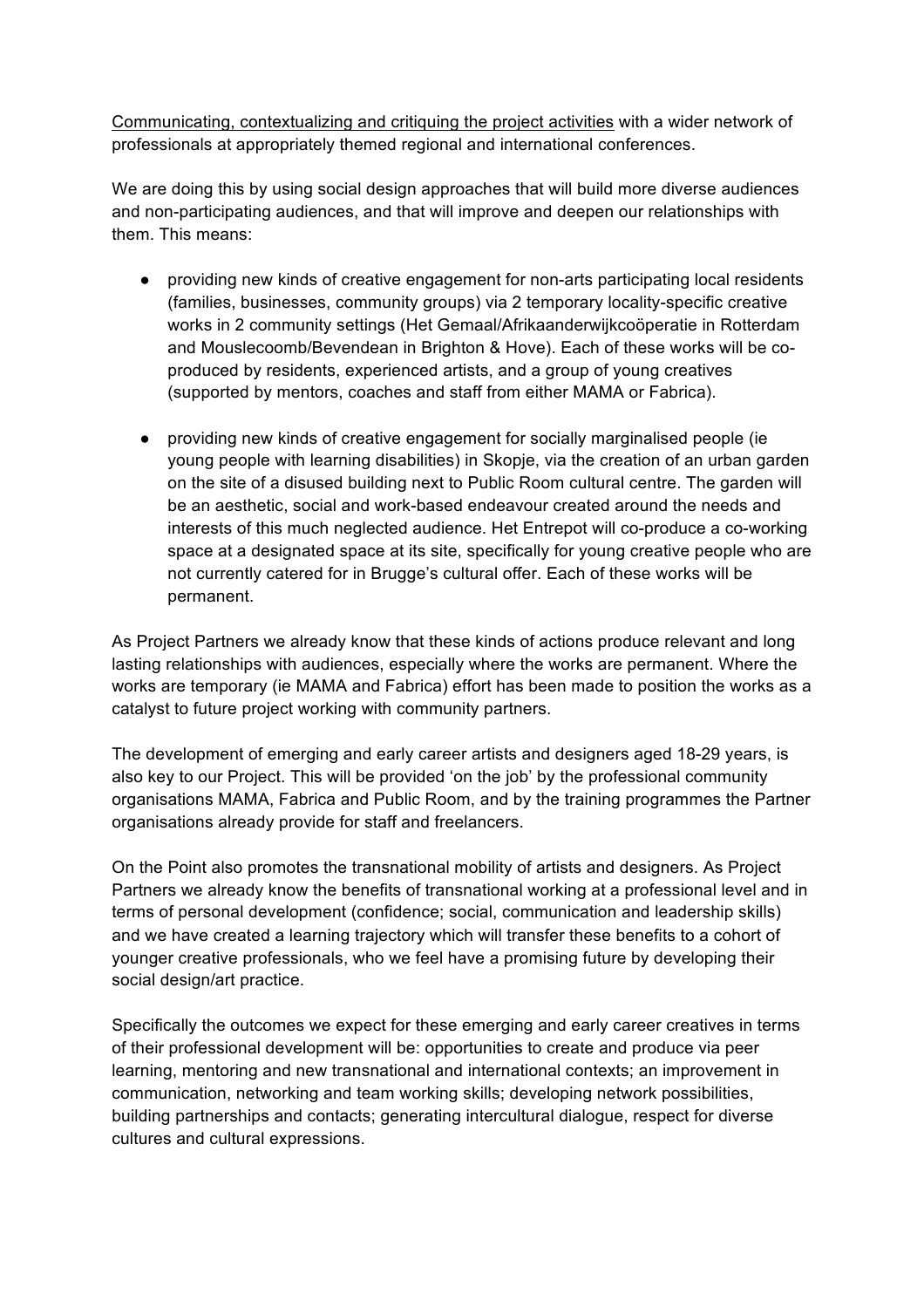## **What's Involved for you as an emerging/early career creative participant?**

### **Time commitment required:**

Participants will need to commit to taking part over a 15-16 month period, from March/April 2019 until July/August 2020. The minimum time commitment is approximately one evening per month meeting up at Fabrica, plus four concentrated learning sessions of between 2-4 days. Of these long weekends or two-four day blocks, three will be abroad, and one will be in Brighton & Hove.

### **What you'll be learning**

Het Entrepot, Public Room and MAMA are all developing groups of creatives similar to this group at Fabrica and we are all developing co-designed cultural projects with local residents.

Fabrica will be making a project linked over two sites: an artwork at a site in Mouslecoomb/Bevendean (from April/May possibly lasting until June/July/August 2020) and an exhibition at Fabrica during April and May 2020. Participants will be able to be involved in the co-design process for the Mouslecoomb/Bevandean work and find out about and actively contribute to the partners' projects remotely and via research visits (see dates and locations below).

Fabrica is working with the Trust for Developing Communities (TDC), a local charity that works across the city of Brighton & Hove, to facilitate the co-design of the project. TDC has youth and community development workers based in the city's most deprived areas, and have nominated the Mouslecoomb/Bevendean housing estate as a suitable place for Fabrica's locality-specific creative project as very little happens there culturally and many residents never leave the estate. Mouslecoomb and Bevendean is located at the edge of the city of Brighton & Hove, 3km from the city centre, at the edge of the main campus of the University of Brighton. It is considered to be socially-deprived, in 2001 it was considered to be within the top 5% of socially deprived areas in England. It continues to suffer from high social-deprivation and crime rates. Specific age groups Fabrica will be working with at this location are young people and older residents (retired, with disabilities, and at risk of social isolation).

Participants will meet monthly at Fabrica between March/April 2019 until June/July/August 2020 so you'll also be part of a group of peers learning to collaborate, plan and solve creative and practical challenges together. In May 2020, you'll plan and host a 2-4 day workshop for the other groups of creatives to attend.

Throughout this process there'll be input and support from more experienced artists, designers, urban planners, architects, staff from Fabrica, youth and social workers.

The research visits/concentrated learning sessions you'll need to participate in are as follows:

### **Workshop 1 - Het Entrepot, Brugge, BE, 6-8 April 2019**

The workshop takes place in the context of URB (Urban Arts Festival, Brugge). The first day includes a visit to the festival and a chance to familiarise yourselves with each other before working together. During a workshop session, the group will tackle the local challenges and barriers in creating a co-working art space in Brugge. Two international experts (from Makerversity in London, Lobe Block from Berlin and/or Budalab from Kortrijk) will join the